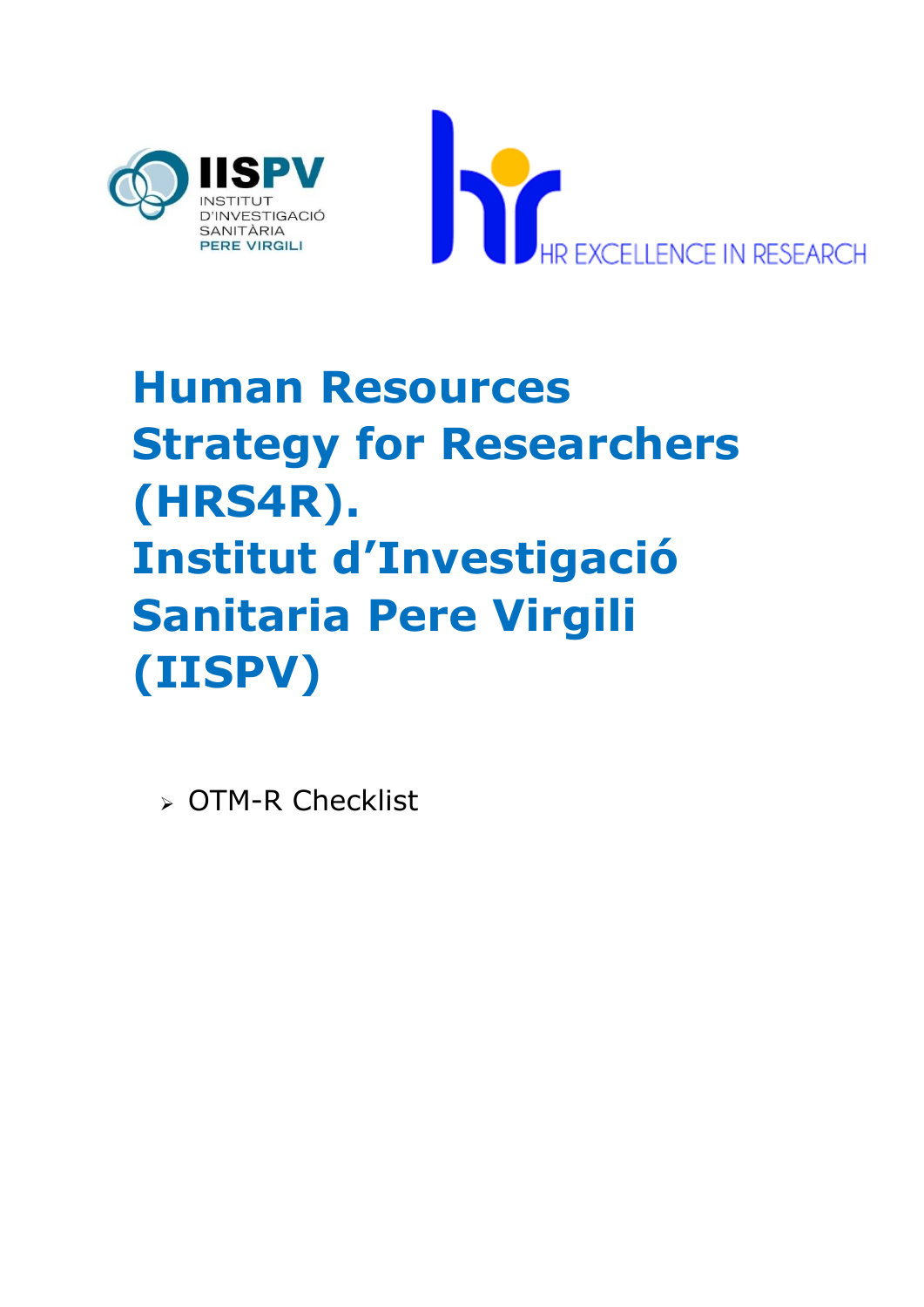| <b>OTM-R</b> checklist for organisations                                                                           |                           |                  |                  |                                                                                               |                                                                                                                                                                                                                                                                                                                                                          |
|--------------------------------------------------------------------------------------------------------------------|---------------------------|------------------|------------------|-----------------------------------------------------------------------------------------------|----------------------------------------------------------------------------------------------------------------------------------------------------------------------------------------------------------------------------------------------------------------------------------------------------------------------------------------------------------|
|                                                                                                                    | Open                      | Trans-<br>parent | Merit-<br>based  | Answer:<br>++ Yes,<br>completely<br>$+/-Yes,$<br>substantially<br>-/+ Yes, partially<br>-- No | *Suggested indicators (or form of measurement)                                                                                                                                                                                                                                                                                                           |
| <b>OTM-R system</b>                                                                                                |                           |                  |                  |                                                                                               |                                                                                                                                                                                                                                                                                                                                                          |
| 1. Have we published a version of our OTM-R<br>policy online (in the national language and in<br>English)?         | X                         | X                | X                | ++ Yes,<br>completely                                                                         | IISPV has an internal recruitment policy that is available on the<br>following website: https://www.iispv.cat/hrs4r-hr-excellence-<br>research/<br>This policy follows OTM-R principles. The next steps will be to<br>create a guide with the different stages of the recruitment and<br>hiring process at IISPV and a FAQs document for the applicants. |
| 2. Do we have an internal guide setting out<br>clear OTM-R procedures and practices for all<br>types of positions? | $\mathsf{x}$              | x                | x                | ++ Yes,<br>completely                                                                         | We have an internal guide setting out clear OTM-R procedures and<br>practices for all types of positions.                                                                                                                                                                                                                                                |
| 3. Is everyone involved in the process<br>sufficiently trained in the area of OTM-R?                               | $\boldsymbol{\mathsf{x}}$ | x                | x                | -/+Yes, partially                                                                             | We will organise the participation in a recruitment and selection<br>course for all the personnel who are, or could be, involved in a<br>selection process.                                                                                                                                                                                              |
| 4. Do we make (sufficient) use of e-recruitment<br>tools?                                                          | $\boldsymbol{\mathsf{x}}$ | x                |                  | $+$ Yes,<br>completely.                                                                       | The IISPV publishes job offers on different websites and in different<br>languages.<br>https://euraxess.ec.europa.eu/jobs, www.iispv.cat, www.biocat.cat,<br>https://www.rediris.es/list/sdis/ofer-trabec/;<br>https://regic.org/bolsa-de-trabajo/<br>Email, video conferencing and various online tools are used.                                       |
| 5. Do we have a quality control system for<br>OTM-R in place?                                                      | $\pmb{\times}$            | x                | x                | -/+Yes, partially                                                                             | We currently have a quality control system using indicators, but we<br>need to develop and implement a more comprehensive quality<br>control system.                                                                                                                                                                                                     |
| 6. Does our current OTM-R policy encourage<br>external candidates to apply?                                        | $\mathsf{x}$              | X                | X                | ++ Yes,<br>completely                                                                         | IISPV is in line with policies to attract external candidates, job offers<br>are published on several social networks and platforms.                                                                                                                                                                                                                     |
| 7. Is our current OTM-R policy in line with<br>policies to attract researchers from abroad?                        | $\pmb{\times}$            | x                | $\boldsymbol{x}$ | ++ Yes,<br>completely                                                                         | All researcher job vacancies are advertised in English and we have a<br>section on our website that explains all the assistance that we can                                                                                                                                                                                                              |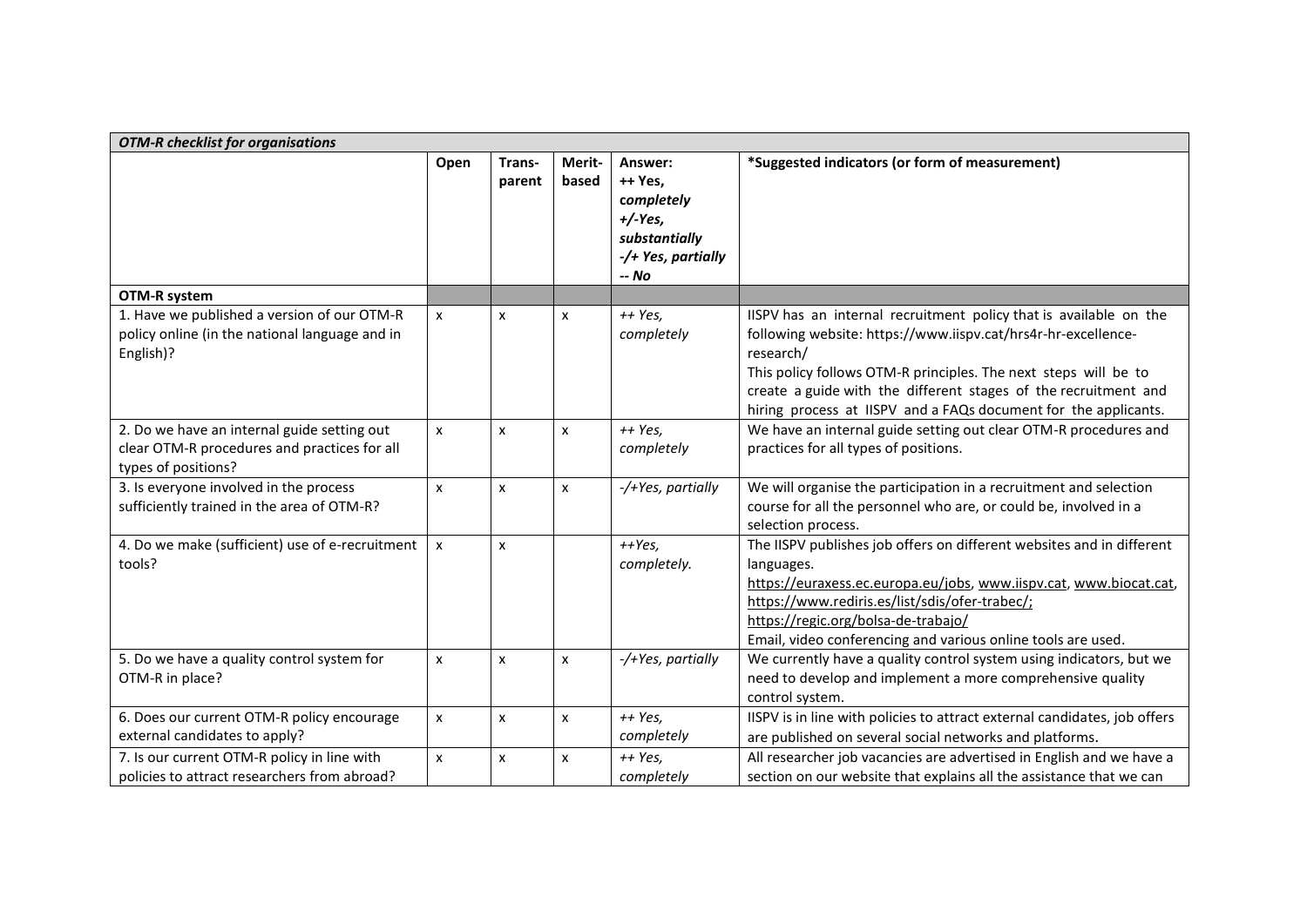| 8. Is our current OTM-R policy in line with                                                                                            | $\mathsf{x}$ | X | X | $+/-Yes$                | provide to an external candidate once they arrive at IISPV. All R1-R4<br>offers are published in Euraxess. We track them by calculating the<br>indicator that indicates the trend in the share of applicants from<br>abroad.<br>Applications from underrepresented groups are welcomed at IISPV.                                                                                                                                                                                                                                                                                                                                            |
|----------------------------------------------------------------------------------------------------------------------------------------|--------------|---|---|-------------------------|---------------------------------------------------------------------------------------------------------------------------------------------------------------------------------------------------------------------------------------------------------------------------------------------------------------------------------------------------------------------------------------------------------------------------------------------------------------------------------------------------------------------------------------------------------------------------------------------------------------------------------------------|
| policies to attract underrepresented groups?                                                                                           |              |   |   | substantially           | We do not have any indicator about underrepresented group<br>applications. The indicator manual will be expanded.                                                                                                                                                                                                                                                                                                                                                                                                                                                                                                                           |
| 9. Is our current OTM-R policy in line with<br>policies to provide attractive working<br>conditions for researchers?                   | X            | X | X | -/+Yes, partially       | A scientifically stimulating and creative environment encouraging<br>innovation. Intensive training in technical and soft skills,<br>complementary to excellent scientific training. Access to conciliation<br>measures such as a flexible timetable, teleworking, and other<br>measures to allow work and family life to be balanced.<br>The professional career has been developed following the European<br>Union guidelines. A remuneration policy remains to be worked on,<br>which will also be reflected in the next labour agreement that is<br>being worked on jointly with the rest of the research institutions in<br>Catalonia. |
| 10. Do we have means to monitor whether the<br>most suitable researchers apply?                                                        |              |   |   | -/+Yes, partially       | We have prepared a table of indicators to fill in after each call and<br>analyse the results, but monitoring whether the most suitable<br>researchers apply is extremely complicated.                                                                                                                                                                                                                                                                                                                                                                                                                                                       |
| <b>Advertising and application phase</b>                                                                                               |              |   |   |                         |                                                                                                                                                                                                                                                                                                                                                                                                                                                                                                                                                                                                                                             |
| 11. Do we have clear guidelines or templates<br>(e.g., EURAXESS) for advertising positions?                                            | $\mathsf{x}$ | X |   | $++ Yes,$<br>completely | We have a vacancy template for advertising positions for every job<br>position (R1, R2, R3, R4).                                                                                                                                                                                                                                                                                                                                                                                                                                                                                                                                            |
| 12. Do we include in the job advertisement<br>references/links to all the elements foreseen in<br>the relevant section of the toolkit? | $\mathsf{x}$ | x |   | -/+Yes, partially       | We include references to elements foreseen in the chapter 4.4.1. of<br>the OTM-R in the job advertisement. We have also prepared a<br>report with a recompilation of relevant information about the<br>advantages of working in our area.                                                                                                                                                                                                                                                                                                                                                                                                   |
| 13. Do we make full use of EURAXESS to ensure<br>our research vacancies reach a wider<br>audience?                                     | X            | X |   | $++ Yes,$<br>completely | We calculate the share of job adverts posted on EURAXESS, we<br>calculate the trend in the share of applicants recruited from outside<br>the organization/abroad and all our job offers of researchers are<br>posted on Euraxess.                                                                                                                                                                                                                                                                                                                                                                                                           |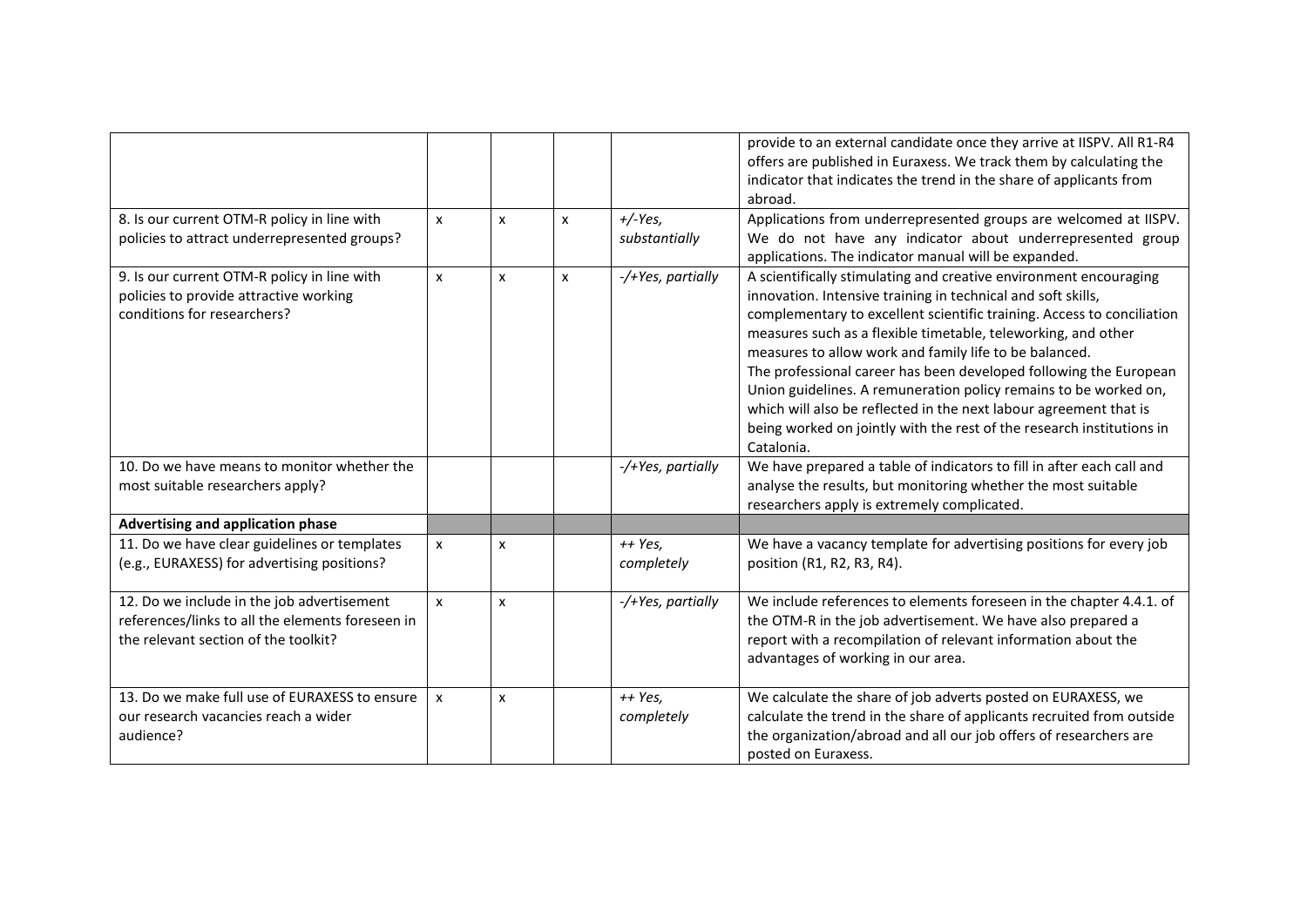| 14. Do we make use of other job advertising<br>tools?                                                                                                   | X | x |                | $++ Yes,$<br>completely | IISPV uses a variety of tools and channels to disseminate the job<br>offers and international calls such as IISPV webpage, Euraxess, other<br>national and international advertising tools, universities,<br>professional associations and also social networks.<br>www.iispv.cat, www.biocat.cat,<br>https://www.rediris.es/list/sdis/ofer-trabec/<br>https://regic.org/bolsa-de-trabajo/<br>https://es.linkedin.com/ |
|---------------------------------------------------------------------------------------------------------------------------------------------------------|---|---|----------------|-------------------------|------------------------------------------------------------------------------------------------------------------------------------------------------------------------------------------------------------------------------------------------------------------------------------------------------------------------------------------------------------------------------------------------------------------------|
| 15. Do we keep the administrative burden to a<br>minimum for the candidate?                                                                             | X |   |                | $++ Yes,$<br>completely | Candidates complete the application through our e-recruiting tool,<br>which is very simple and user friendly. Our selection processes<br>ensure a minimum administrative burden for the candidate.                                                                                                                                                                                                                     |
| Selection and evaluation phase                                                                                                                          |   |   |                |                         |                                                                                                                                                                                                                                                                                                                                                                                                                        |
| 16. Do we have clear rules governing the<br>appointment of selection committees?                                                                        |   | x | X              | $++ Yes,$<br>completely | Statistics on the composition of panels are regulated in our selection<br>committee policy.                                                                                                                                                                                                                                                                                                                            |
| 17. Do we have clear rules concerning the<br>composition of selection committees?                                                                       |   | x | $\pmb{\times}$ | $++ Yes,$<br>completely | This is regulated in our selection committee policy.                                                                                                                                                                                                                                                                                                                                                                   |
| 18. Are the committees sufficiently gender-<br>balanced?                                                                                                |   | x | $\pmb{\times}$ | ++ Yes,<br>completely   | This is regulated in our selection committee policy. IISPV complies<br>with gender balance in all selection committees.                                                                                                                                                                                                                                                                                                |
| 19. Do we have clear guidelines for selection<br>committees which help to judge 'merit' in a<br>way that leads to the best candidate being<br>selected? |   |   | X              | $++ Yes,$<br>completely | We have a selection committee policy, a recruitment policy and we<br>follow the guidelines and a video from CERCA on Recruitment Bias<br>in Research Institutes.                                                                                                                                                                                                                                                       |
| <b>Appointment phase</b>                                                                                                                                |   |   |                |                         |                                                                                                                                                                                                                                                                                                                                                                                                                        |
| 20. Do we inform all applicants at the end of<br>the selection process?                                                                                 |   | x |                | ++ Yes,<br>completely   | We notify the candidates at the different phases of the selection<br>process via email.                                                                                                                                                                                                                                                                                                                                |
| 21. Do we provide adequate feedback to<br>interviewees?                                                                                                 |   | x |                | -/+Yes, partially       | We inform all candidates of the result of the selection process, and<br>we provide general information about their strengths and<br>weaknesses. The next step is work about provide more specific<br>information about each candidate.                                                                                                                                                                                 |
| 22. Do we have an appropriate complaints<br>mechanism in place?                                                                                         |   | x |                | -/+Yes, partially       | We have not implemented a complaints mechanism. However, we<br>are currently elaborating it, and our intention is to implement it the<br>next months.                                                                                                                                                                                                                                                                  |
| <b>Overall assessment</b>                                                                                                                               |   |   |                |                         |                                                                                                                                                                                                                                                                                                                                                                                                                        |